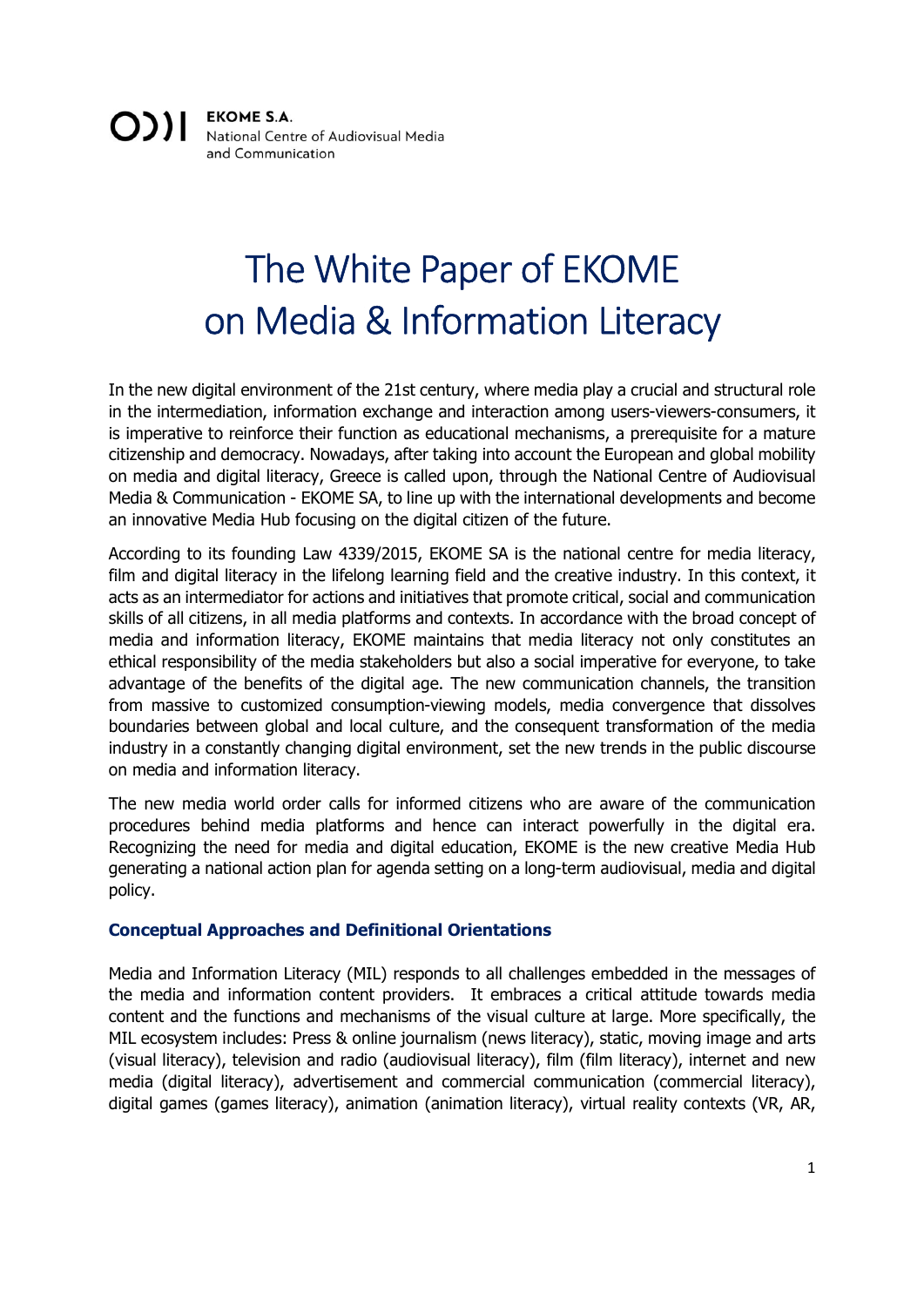#### **EKOME S.A.** OII National Centre of Audiovisual Media and Communication

MR), archives, libraries and content providers (information literacy) and in general, any form of expression and communication in the modern digital era.

EKOME approaches Media and Information Literacy as the context where a vigorous and strong audiovisual and digital market within the creative industries is developed towards a competitive knowledge society. In addition, we believe that Media and Information Literacy skills contribute to optimum exploitation of the audiovisual and film heritage through access, and creative and educational use of media archives.

Different definitions have been attributed to the field of media education, with the first signs to be found in the 30s', the period of Press peak, long before the emergence of the digital era.

## European Commission

According to the European Commission (COM 2007/833, REC 2009/625/EC, Council Conclusions 2016, MLEG), media literacy is a wide concept with a set of skills that involve:

-The ability to access traditional and new media environments (technical, digital competencies)

-The ability to think critically, understand and evaluate different aspects of the media messages and media contents (cognitive competencies). All media are by default complex transmedia texts (image, sound, language), hence they require an advanced conceptual approach

-The ability to express creatively and produce User Generated Content (UGC) in multiple media platforms and communication environments (social, communicative skills).

This set of skills promotes critical literacy so that everyone can take actively participate in the social, financial and cultural developments, being thus an empowered citizen in democratic societies. Moreover, these strong social and communication skills are a prerequisite for an empowered attitude in the non-linear environment of the Digital Single Market. According to the recent EC Communication on the Digital Education Action Plan (COM/2018/22), the need for modern-day education calls for innovative teaching methods through cultivation of the digital critical competences and media literacy.

## Council of Europe

The Council of Europe suggests that it is crucial to educate all citizens in media education in typical and non-typical learning environment as well as professionals in the media industry (Rec 1466/2000). Moreover, according to the results of the European Audiovisual Observatory study «Mapping of Media Literacy Practices and Actions in EU-28» (2017) for the European Commission, media literacy has a broad field of action outside typical education (547 projects noted in 28 EU countries) with multiple players and stakeholders from the media market and civic society.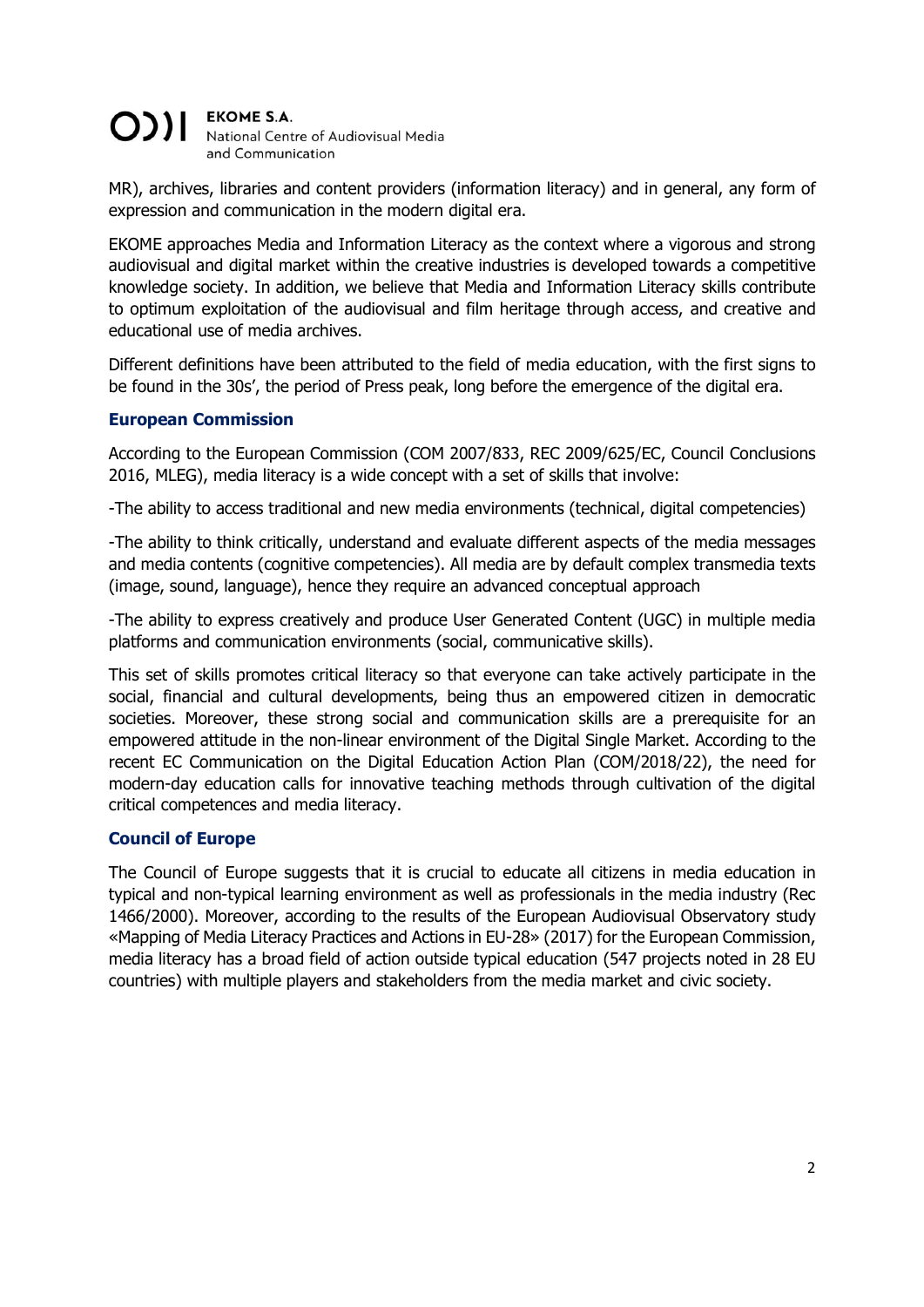### **EKOME S.A.**  $[0]$

National Centre of Audiovisual Media and Communication



Source: https://youtu.be/9S1qfEzrV\_Q

# **UNESCO**

With article 19 of the Universal Declaration of Human Rights as a starting point, reinforced by the Grünwald Declaration (1982), Alexandria Declaration (2005), Paris Agenda or 12 Recommendations for Media Education (2007) and the more recent ones, Paris (2014) and Riga Recommendations (2016), UNESCO approaches the term in a wider unifying notion, that of media and information literacy, encompassing the skills to access, critically evaluate and creatively express in the media and information providers field, as prerequisites for personal expression and social action. Through the acquisition of media and information literacy, all citizens are equipped with problem-solving and active citizenship skills in an open government. By and large, media and information literacy imparts crucial knowledge on the functions of media and information channels in the intercultural societies, hence it is imperative to become a paradigm for modern day education.

Below are the 5 Laws of UNESCO Media and Information Literacy: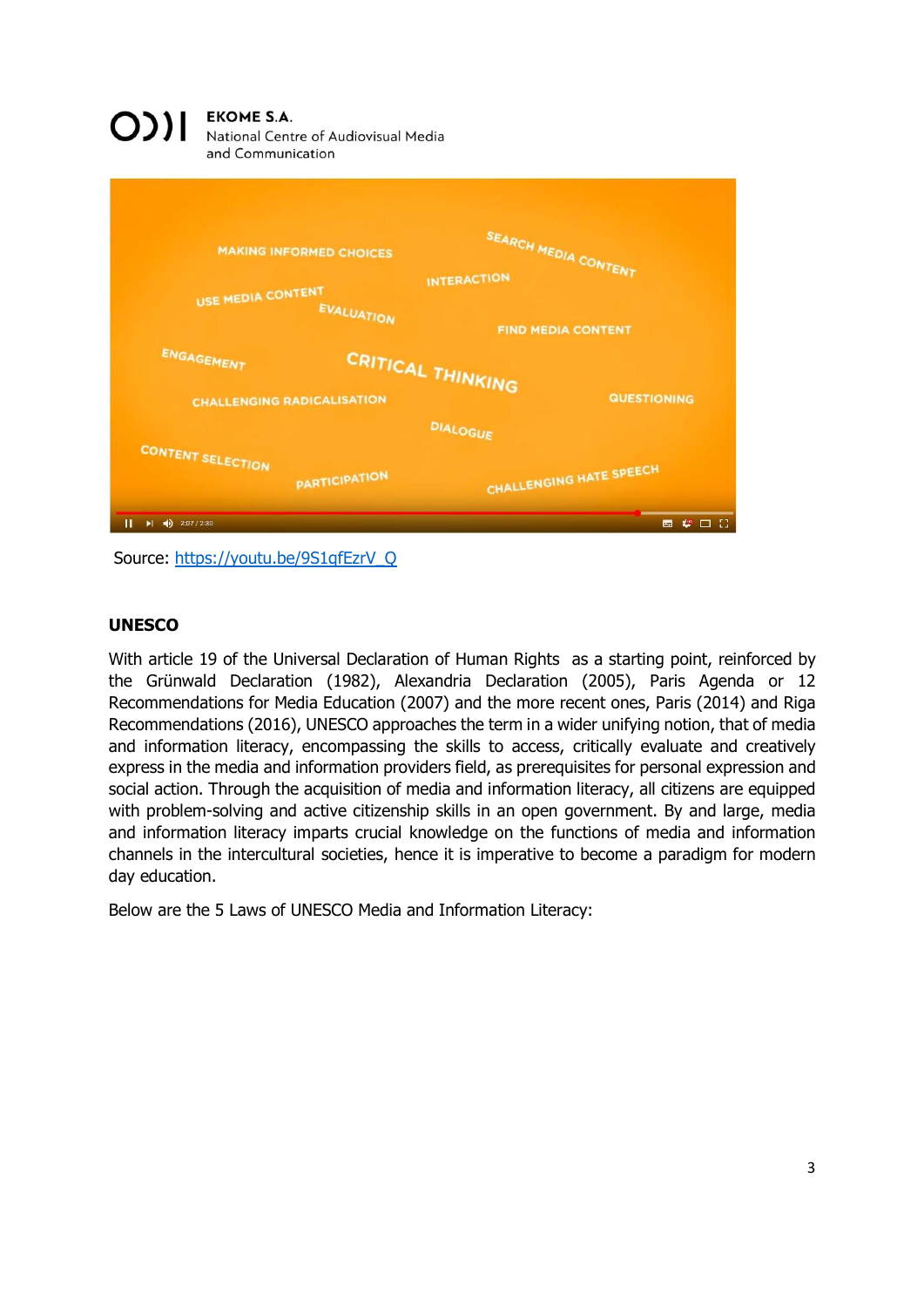#### **EKOME S.A.**  $OIII$ National Centre of Audiovisual Media and Communication



development/media-literacy/five-laws-of-mil/<br>EKOME embraces these main conceptual approaches as they are in agreement with the three

areas of its strategic mission, and in particular within its third pillar, that of audiovisual and digital education. However, it supports the notion that "Media and Information Literacy (MIL)" encompasses the field in a more holistic approach. In either case, EKOME considers that the focus shall be, not on the terminology, but on the essence and the depiction of all actions in a regulatory and practical aspect for maximum results for the digital citizen. Through media and information literacy skills, citizens are no longer passive recipients of media messages, but they adopt an active and critical attitude towards news agenda, making wiser choices and contributing to the quest for high quality media content, all characteristics of a strong and competitive media industry.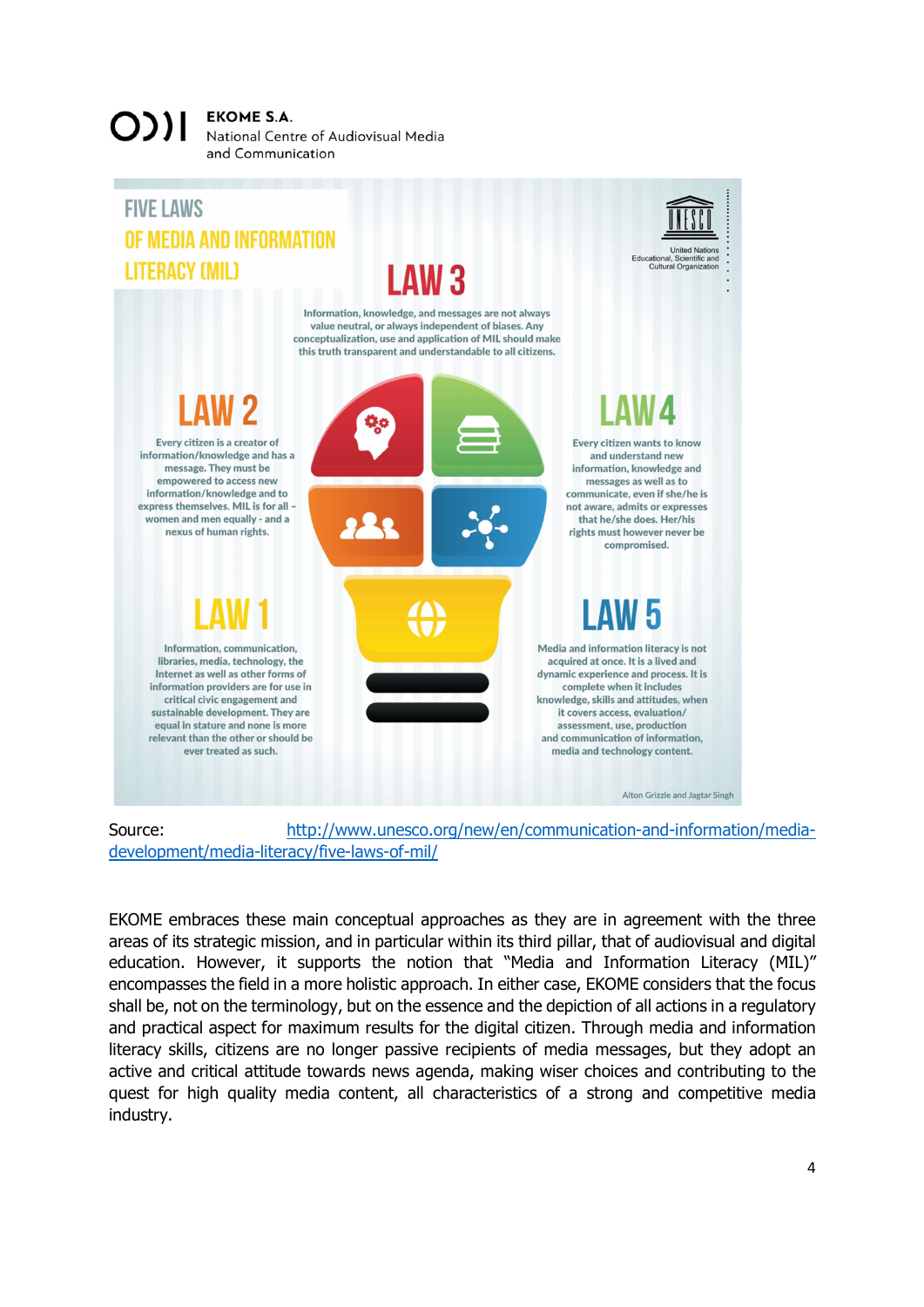#### **EKOME S.A.**  $O$ )| National Centre of Audiovisual Media and Communication

In an attempt to deconstruct the term Media and Information Literacy, EKOME perceives citizens skills as:

a) Basic skills: they refer to elementary digital access, safety access, search and research, content retrieval, storage and effective (re-)use in the digital environment

b) Advanced skills: they engage the critical component in media messages and information (critical literacy) for comprehension, evaluation, analysis and interaction with the content of media and content providers. They also refer to content creation (UGC) and re-creation.

c) Vocational skills: include education and lifelong learning procedures for media professionals on the new trends in the audiovisual and digital media in the creative industry.

More specifically, citizens who have acquired media and information literacy skills may:

- Enjoy safe access and browsing in the new media environment, recognizing the benefits of information and interaction and protecting, at the same time, their personal data.
- Foster a strong critical attitude and deep knowledge on how media and multimedia content platforms function, what are their rules and how they interact on a financial and cultural level within the Digital Single Market.
- Develop an ethical attitude on media and content providers messages, learn how to look for the truth behind the news and how to respect copyright.
- Realize the crucial role of audiovisual and digital archives in the preservation of cultural heritage. Through open access to archives, young people especially, learn about the past and how to (re)use the material for their own creative projects.
- Become themselves producers and consumers simultaneously, hence "prosumers", as an element for their own cultural self-expression as well as for enhancement of the public discourse.
- It is a fact that media and information literacy has a dynamic presence in the new, emerging trends and challenges (e.g. fake news, disinformation, hate speech, gender identity issues, copyright issues, transmedia storytelling), hence it constitutes a vital element for achieving media pluralism in the intermediated society.

On this framework, EKOME stands as the national focal point of reference for media educational, audiovisual and digital activities in Greece. To this end, it invites all interested parties from the creative industry to work together for an agenda setting of a sustainable media and information literacy policy.

# EKOME & UNESCO GAPMIL European Sub-Chapter Mediterranean Group

GAPMIL - Global Alliance for Partnerships on Media and Information Literacy of UNESCO is the international educational initiative that was launched by UNESCO in 2013. Presently, GAPMIL has over 600 members from 110 countries all over the world, aiming to advance all skills related to media and information literacy as a necessary competence for the 21st century, through joint actions, initiatives and policies. The upper goal is to promote freedom of expression, creation of critical and experienced users of media and digital platforms, and to put forward regulation for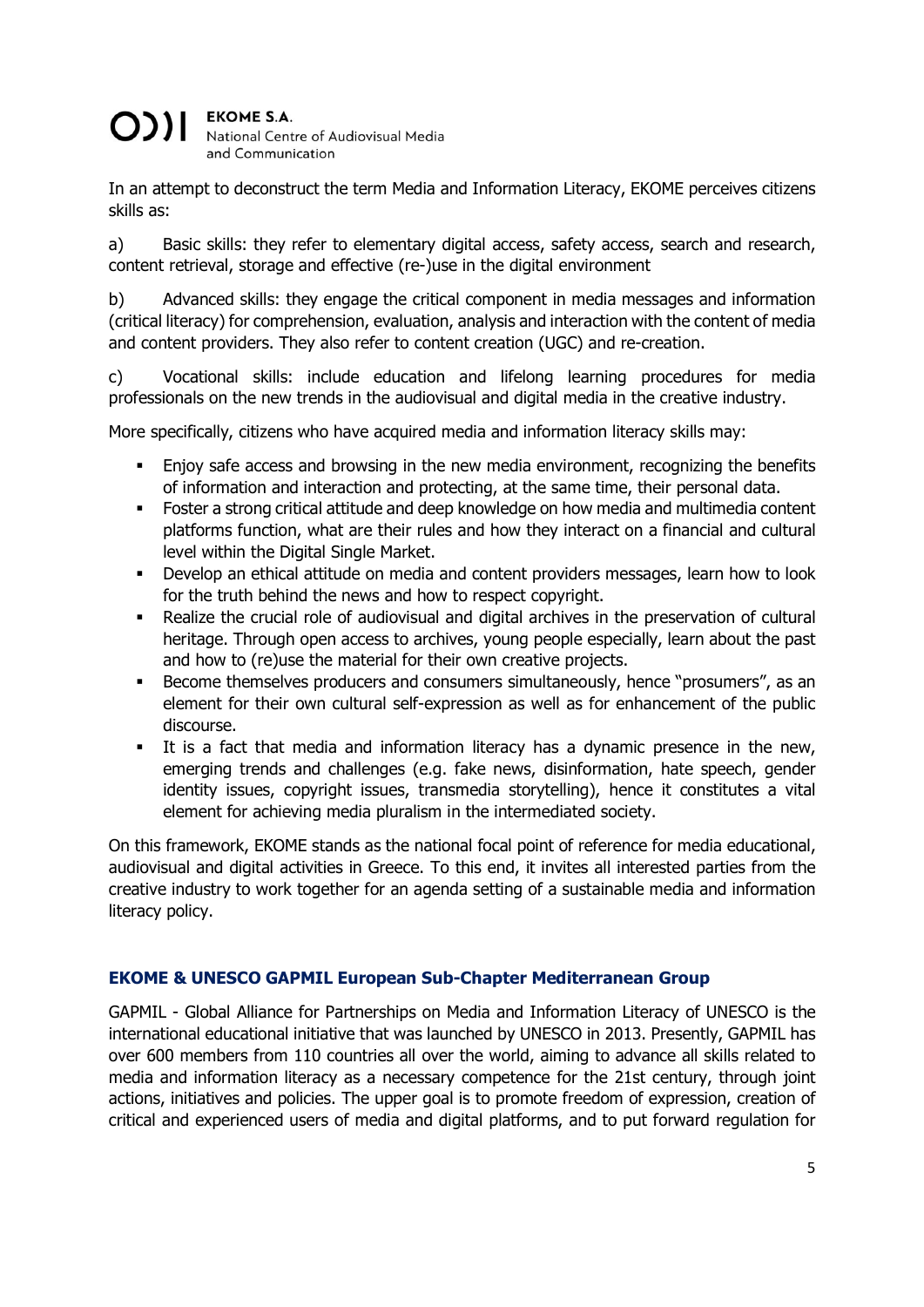#### **EKOME S.A.** OII National Centre of Audiovisual Media and Communication

quality and ethically-used digital content, elements that foster knowledge and democratic societies.

GAPMIL network is a joint synergy of UNESCO and other media stakeholders globally, such as the United Nation Alliance of Civilizations (UNAOC), UNICEF, Open Society Foundation, International Research and Exchanges Board – IREX and the European Commission. Through this network, all stakeholders agree to work together towards initiatives and actions that cultivate and promote media and information literacy skills within the family, the school, the community and society at large.

For the most effective geographical reach, GAPMIL consists of four Sub-Chapters: Asia-Pacific Regional, European, Latin America and the Caribbean Regional and North-American. EKOME is taking up the new European Sub-Chapter Mediterranean Group, catering for the needs of MIL in the greater Mediterranean region in Southern Europe.

Drawing upon over 40 years of UNESCO's experience in MIL, GAPMIL is an absolute "essential" to establish more enduring partnerships that are necessary to amplify the impact of MIL. According to GAPMIL Framework and Action Plan, some of GAPMIL's focal points of interest include:

- Governance, citizenship and freedom of expression;
- Access to information and knowledge for all citizens;
- Development of media, libraries, internet and other information providers;
- Education, teaching, and learning  $-$  including professional development;
- Linguistic and cultural diversity as well as intercultural and interfaith dialogue;
- Gender equality issues;
- Children and youth, persons with disabilities and marginalized social groups;
- Business, industry, employment and sustainable economic development;

UNESCO GAPMIL European Sub-Chapter Mediterranean Group is a new synergy in Southern Europe aspiring into making Mediterranean region a strong player on the global MIL map.

## Intervention Fields

EKOME as a model for a creative Media Hub in the field of media and information literacy, supports national and international activities through projects, knowledge-sharing research and policies that advance media and information literacy and pave the way for a modern media educational policy. To this end, it implements actions that monitor the latest developments in the audiovisual, film, and digital sector in a regulatory, social, political and technical level. More specifically, EKOME's intervention on media and information literacy includes: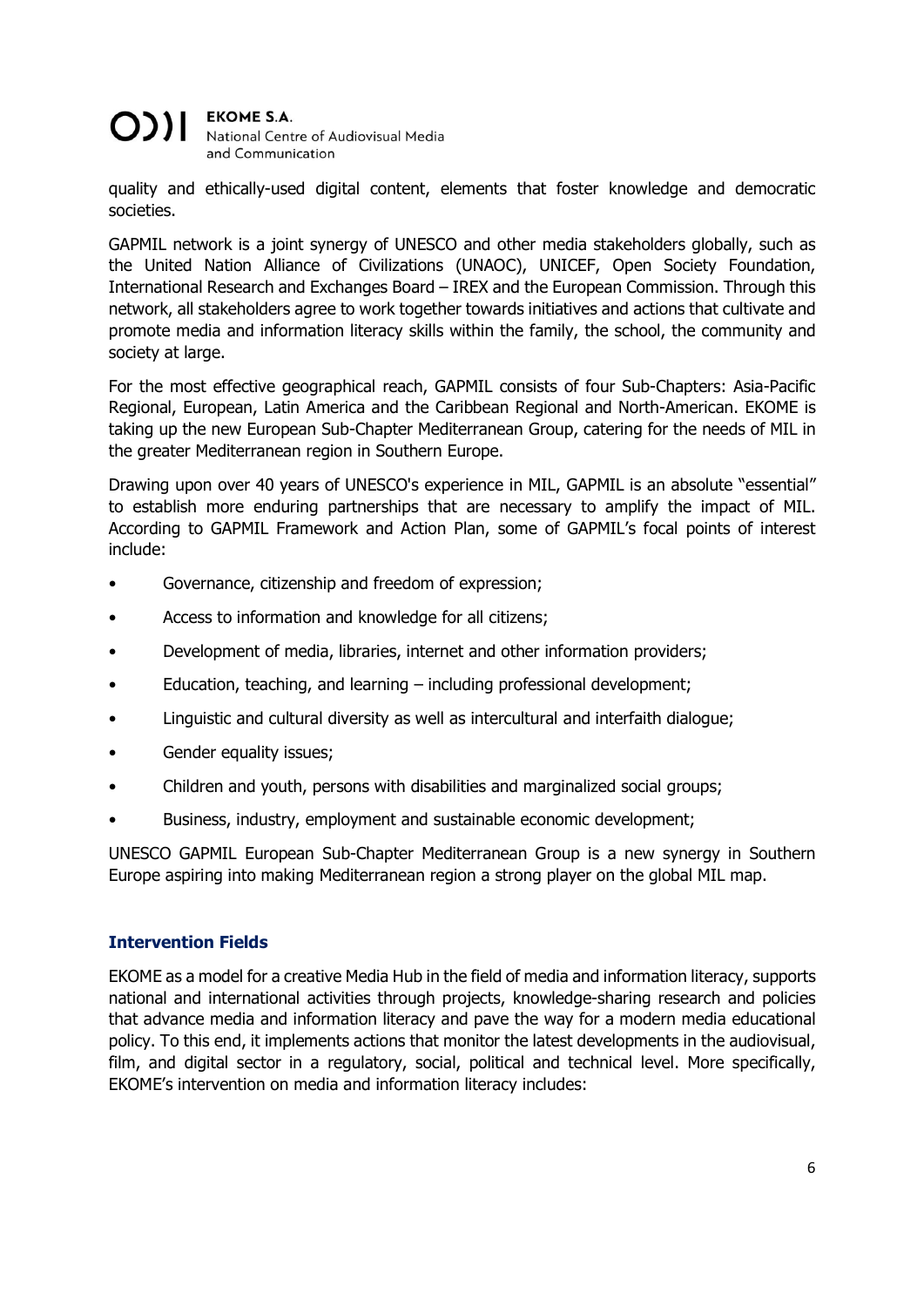#### **EKOME S.A.** O)II National Centre of Audiovisual Media and Communication

 $\triangleright$  awareness raising on the need to adopt an ethical and conscious attitude on media use, especially in the new digital platforms, through targeted promotional and communication

actions (campaigns, online material, digital resources)

- $\triangleright$  design, development and implementation of research educational projects and resources for exploring the field in order to integrate media and information literacy in schools
- $\triangleright$  training and lifelong learning of the educators (in-training, in service), the students and their parents through targeted actions (open source material, workshops, seminars, master classes etc.)
- $\triangleright$  training and lifelong learning of media professionals, journalists, technicians and all relevant specialties in the creative industry through targeted educational actions (resources such as codes of ethics, new media workshops, open source material etc.)
- $\triangleright$  supporting the State and especially the relevant Ministries (Ministry of Digital Policy, Telecommunications and Media, Ministry of Education, Ministry of Culture) towards agenda setting of a long-term media and digital policy
- $\triangleright$  reinforcing international public discourse through networking and partnerships, such as the new UNESCO GAPMIL European Sub-Chapter Mediterranean Group
- $\triangleright$  promoting scientific and evidence-based research for mapping the Greek and global field of media and information literacy (media monitoring, indicators, media intelligence tools)
- $\triangleright$  supporting media educational bodies, organizations and festivals on youth, children, film, animation, gaming, digital media and cultural products that contribute to media and information literacy skills and empower the creative industry
- $\triangleright$  spreading expertise and establishing a strong identity as a MIL stakeholder through presence in conferences, workshops, round tables, working groups and publications on media, information and the digital age